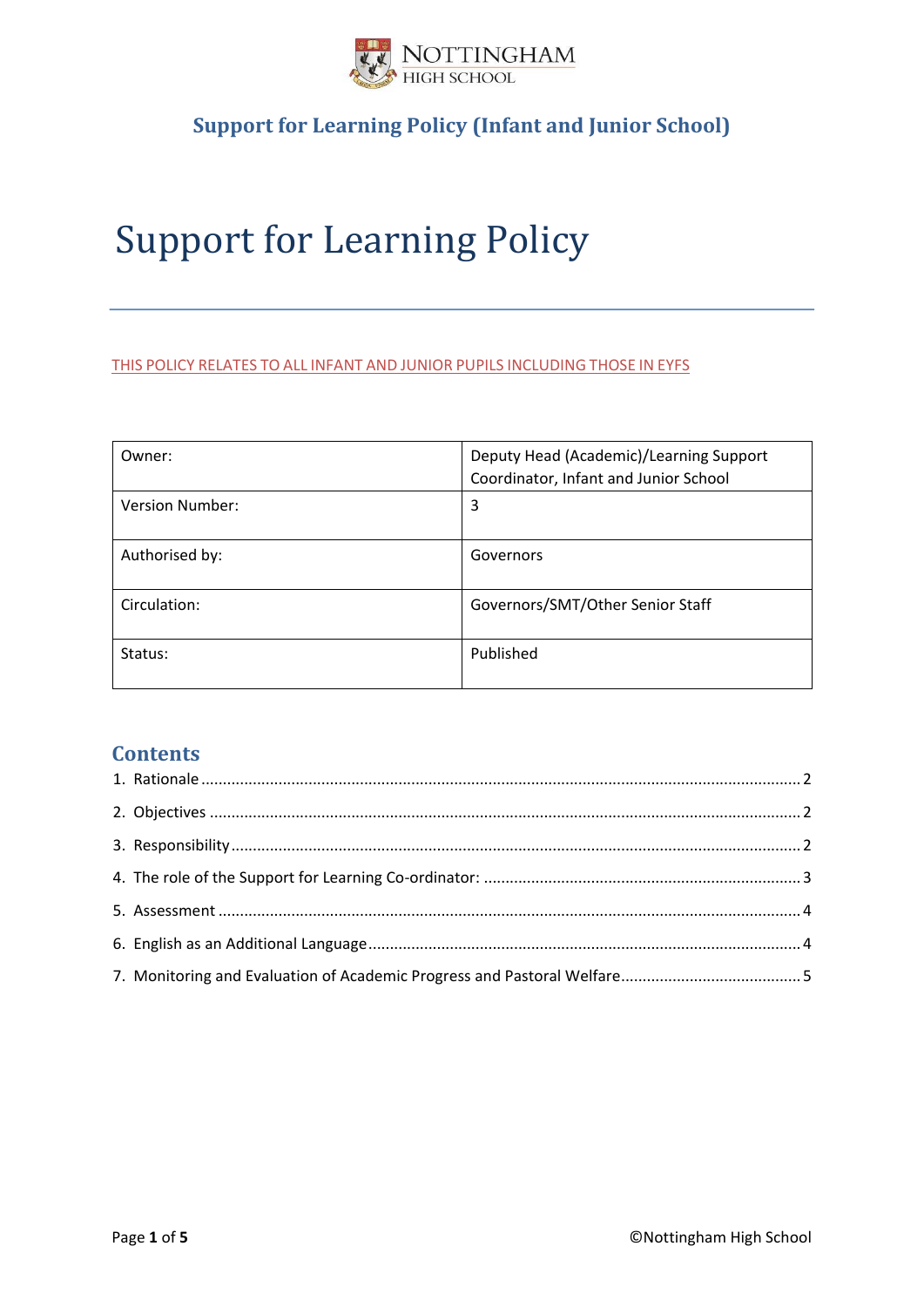

#### <span id="page-1-0"></span>**1. Rationale**

Nottingham High School is an academically selective independent day school for pupils aged 4 to 18. We have high aspirations and expectations and want all pupils to feel that they are a valued part of our school community. As part of our commitment to help every child realise their full potential, we recognise that children have different needs at different times. Identifying need at the earliest point and then making effective provision improves long-term outcomes for the pupil. It is the collective responsibility of teachers within school to address those needs and provide for them through high quality teaching and differentiation, using a graduated approach.

We ensure that parents are contacted if we feel a pupil is not reaching their potential.

The school will have regard to the Special Educational Needs Code of Practice: 0 to 25 years, when carrying out its duties to support children with Special Educational Needs and Disabilities. The Governing Body asks one Governor to take particular interest in SEND issues who takes a strategic overview of provision and liaises regularly with the Deputy Head Academic and the Head of IJS Learning Support.

## <span id="page-1-1"></span>**2. Objectives**

We aim to offer excellence and choice to all our pupils. Pupils with SEN and SEND have an entitlement to a broad and balanced curriculum, which is differentiated, to enable them to:

- understand the relevance and purpose of learning activities
- experience levels of understanding and rates of progress that bring feelings of success and achievement.
- help the pupil to become an efficient and effective learner through the process of self awareness
- highlight what pupils can do, not what they can't do
- develop self esteem

## <span id="page-1-2"></span>**3. Responsibility**

Provision for children with learning differences/difficulties is a matter for the school as a whole. Identification of pupils is through assessments, teachers, parents or the pupils themselves. Cooperation and information sharing is vital when considering a pupil who is causing concern. The graduated response of assess, plan, do and review is at the heart of our whole school approach.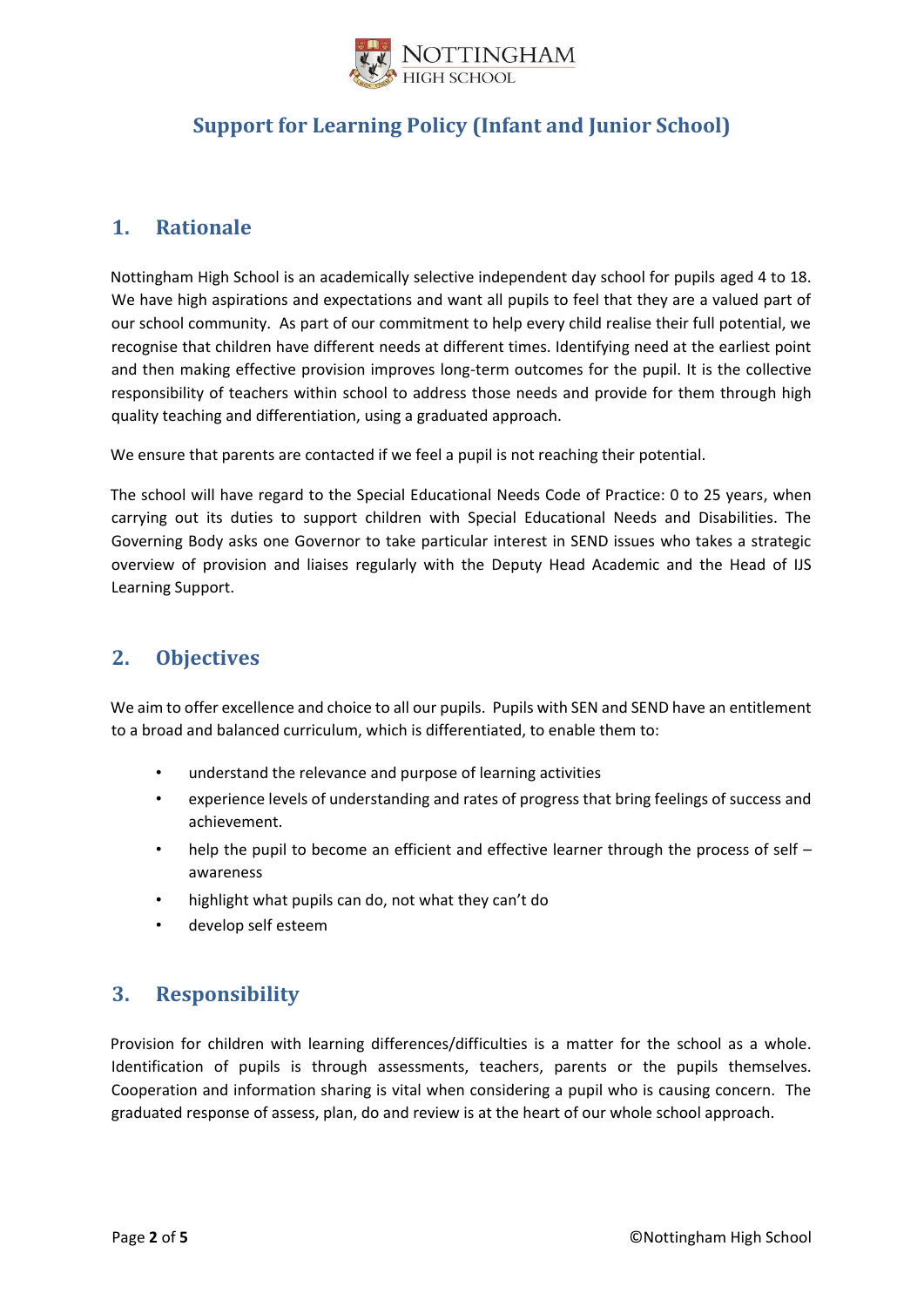

- Assessment is regarded as an integrated process. Baseline tests are carried out at the start of each academic year in the Infant and Junior School and relevant information and data is put on our tracking system. Pupils who have lower standardised scores than expected are identified and discussed at our weekly Infant School and Junior School Progress and Concerns Meetings. There may be further discussion in IJS Management meetings. Continued concern will lead to consultation with parents and graduated support being offered within school and from outside agencies, if appropriate.
- The Support for Learning Co-ordinator draws up initial concern notes which list the concern/s and evidence and suggests reasonable adjustments, to accommodate the needs of the individual in lessons. Concerns can be wide ranging; health, welfare, behaviour, progress in learning or any other aspect of their wellbeing. We always aim to start from what we know about the pupil. A wide range of support information and resources are available for staff on the Support Google Classroom.
- In the Infant and Junior School pupils with an Educational Psychologist's report will have a Pupil Passport as a means of initiating a positive dialogue to support learning and teaching. An Individual Education Plan (IEP) targeting the recommendations made, how progress will be tracked and monitored is shared with the pupil, their parents and staff. A register detailing the support provision provided and the desired outcome is shared with staff during the Autumn Term; this is reviewed in the Spring & Summer Terms.

#### <span id="page-2-0"></span>**4. The role of the Support for Learning Co-ordinator:**

- To co-ordinate provision for pupils with SEN & SEND and those who exceed expectation.
- To note and monitor progress of pupils with SEN & SEND along with our most able pupils.
- To liaise with and advise fellow teachers.
- To plan and implement strategies for support following an external assessment.
- To maintain records.
- To liaise with parents. We recognise that parents hold key information and have knowledge and experience to contribute to the shared view of a child's needs and how best to support them.
- To seek and respond to the views of our pupils, at all stages, so that they can contribute to the assessment of their needs.
- To liaise with the examinations officer to ensure that access arrangements are in place, as appropriate.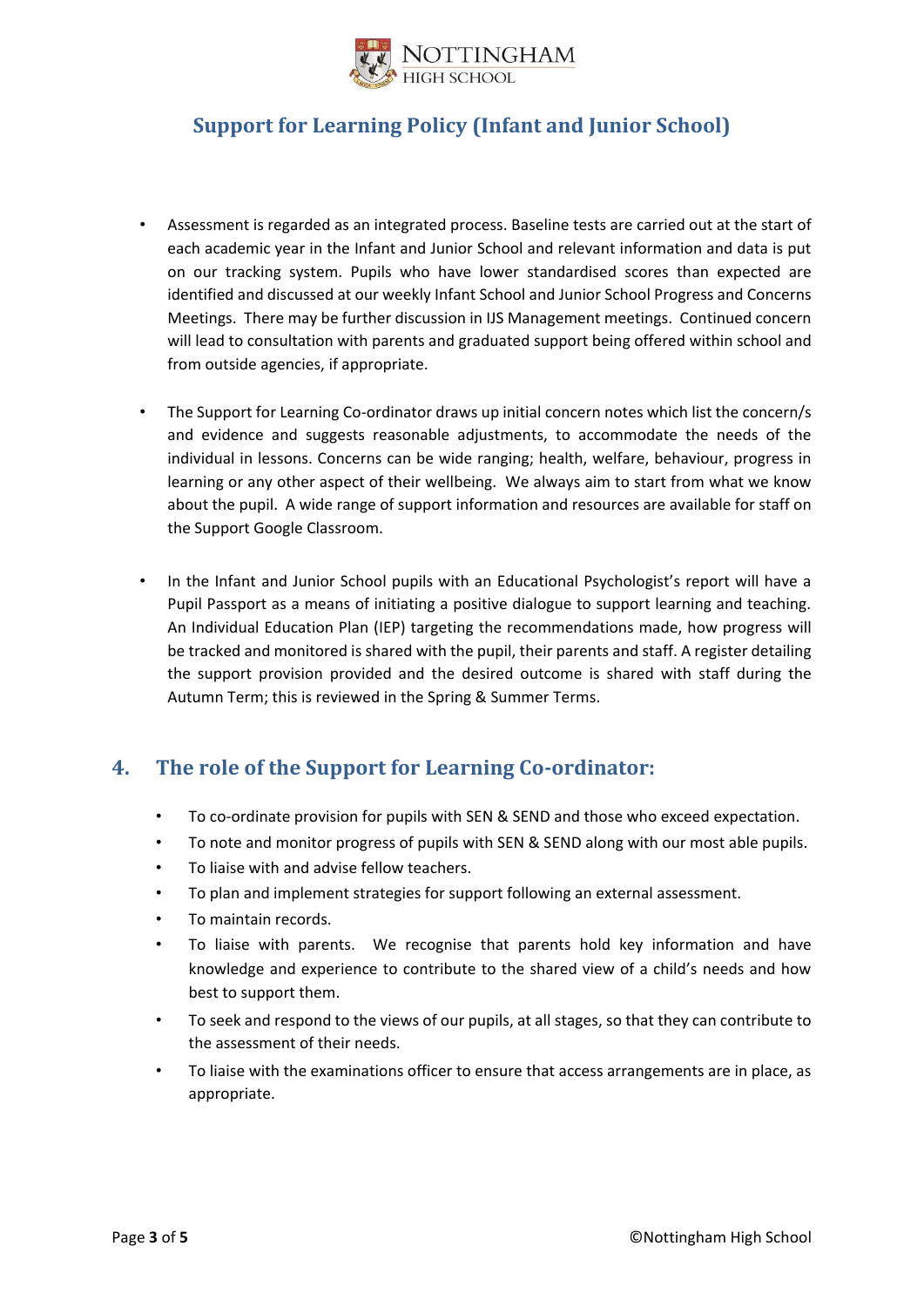

#### <span id="page-3-0"></span>**5. Assessment**

The Junior section of the Infant and Junior School uses the Dyslexia Screening Test (DST) to measure performance on a specific range of tasks. It provides quantitative comparative data which provides a profile of strengths and weaknesses, which allow us to check how a pupil is developing in comparison with children of the same age. The infant section uses PREST and DEST. The Infant and Junior School have access to GL's Rapid Digital Screening.

The special educational needs of pupils within the school may be known before they start or may become apparent at any other time. Medical information relevant to pupils' learning is passed on to teaching staff by the school nurse.

Members of staff are responsible for stretching able pupils. Differentiation within the classroom and extra-curricular activities offer opportunities for a broad education.

## <span id="page-3-1"></span>**6. English as an Additional Language**

An EAL pupil is a pupil whose first language is not English. This encompasses pupils who are fully bilingual and all those at different stages of learning English.

The Support Grid indicates pupils who speak/understand a second language and for the purpose of planning appropriate provision and communication between staff, EAL pupils' competence in English can be categorised as described below:

- Level 1: silent period/beginner learner
- Level 2: basic interpersonal skills (BICS)
- Level 3: socially competent and starting to communicate more efficiently in an academic setting
- Level 4: satisfactory levels of English, but language may still be a barrier to achievement in some areas of the curriculum
- Level 5: cognitive academic language proficiency (CALP) The level of English is no barrier to achievement

Our School environment promotes language development and our overall ethos helps pupils to integrate and thrive whilst appreciating their own cultural uniqueness. We have a 'Welcome Wall' in school which celebrates the different languages spoken or understood by our pupils.